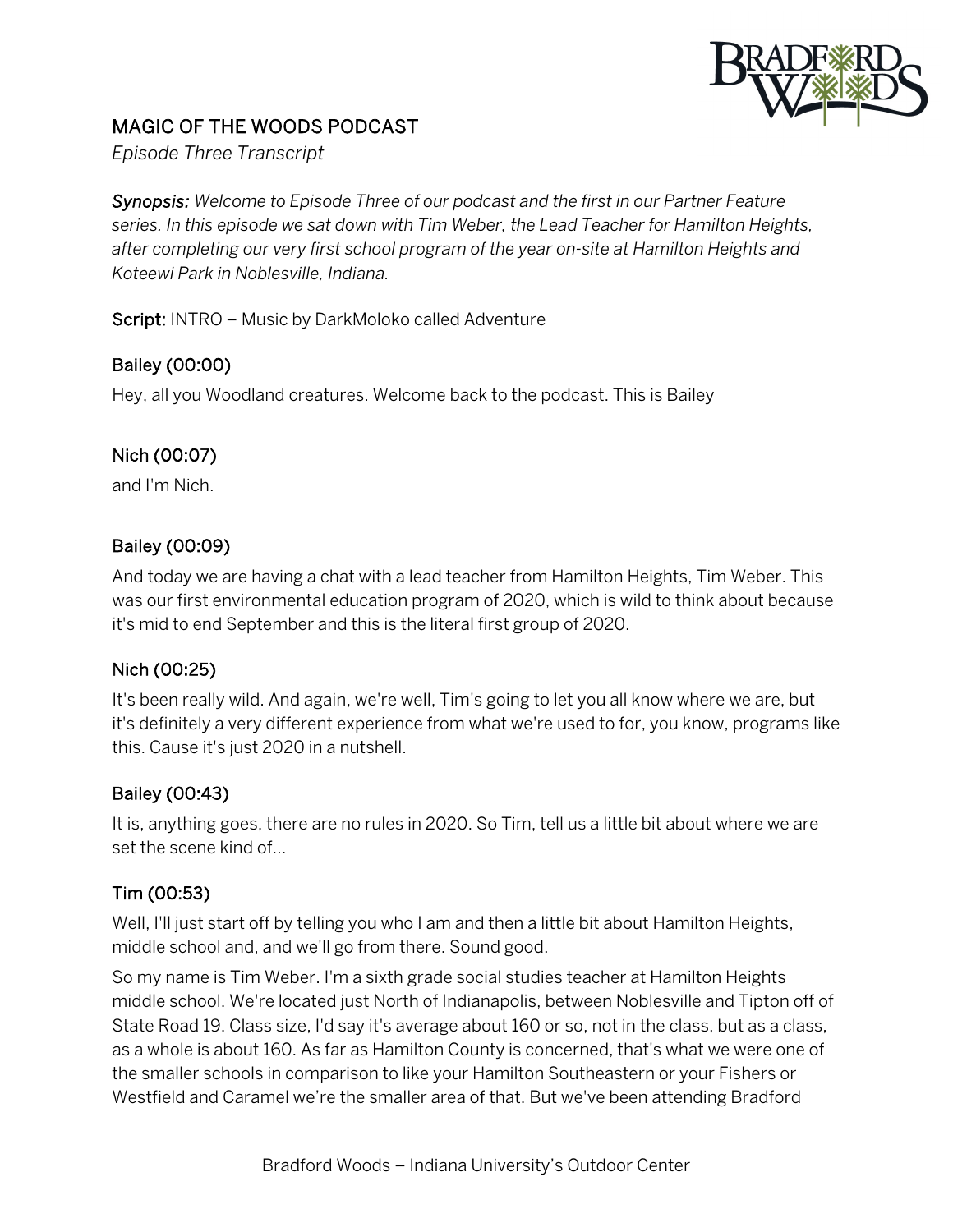

words for about 30 years or 30 years, plus not sure to be exact. I, me personally, I've been here.

I've been coming to Bradford woods for about 23 years straight. Wow. There was one year that I did not come. And that was because of the birth of my son, who is now a junior in high school. All three of my kids attended Bradford Woods. And I've been doing it for many years, like I said before. And he's yeah, like I said, he's a junior in high school and, and we've actually loved my entire family, loves it. My wife has gone with, with my kids and so on when they go and when she helped chaperone, but I absolutely love Bradford Woods.

## Bailey (02:11)

Awesome. Yeah. And I remember actually my first school program last year was Hamilton Heights because I was brand new to Bradford Woods. So get a lot of firsts with Hamilton Heights. This is awesome. We also know that things look entirely different this year. So typically we would have Hamilton Heights out at the woods, but this year is a little different. So Tim, tell us a little bit about what's different this year and wow.

## Tim (02:41)

Yeah, the difference right now is COVID 19 and 2020, man. Attending Bradford woods in the fall. It's been a huge obstacle after brainstorming with Amran and Melanie Wills at Bradford woods. We came up with a compromise. We believe was the best situation and the circumstances we've been lucky enough here at the middle school to avoid and what we call it an internal school epidemic and having a, maintaining a regular schedule with that a majority of our students attending class while others have chosen to do off-site learning and by cleaning our classrooms and consistently wearing masks understanding the consequences of not doing these things. We've been able to somewhat maintain a regular classroom setting and schedule.

And since going to Bradford was not an option for us because of the numbers and social distancing difficulties. We decided to bring Bradford Woods to Hamilton Heights Middle **School** 

So we are blessed to have a small woods behind our building and a local park, just 10 minutes away from us at Koteewi, that we use for our resources. We did a quick walkthrough when they visited Melanie and Amran visited this, this just before the school year. And so we did a quick walkthrough and agreed this was easily doable for a skeleton staff, such as yourselves to attend here and then do some modules. So, but we are so it's like having Bradford Woods in our own backyard, literally.

## Nich (04:13)

Yeah, it is. It's awesome. So as Tim said, you heard that right folks, we are at Hamilton Heights! We're currently sitting in a little pod room here recording this with Tim after our couple of days doing programs outside. I spent some time yesterday at the park and here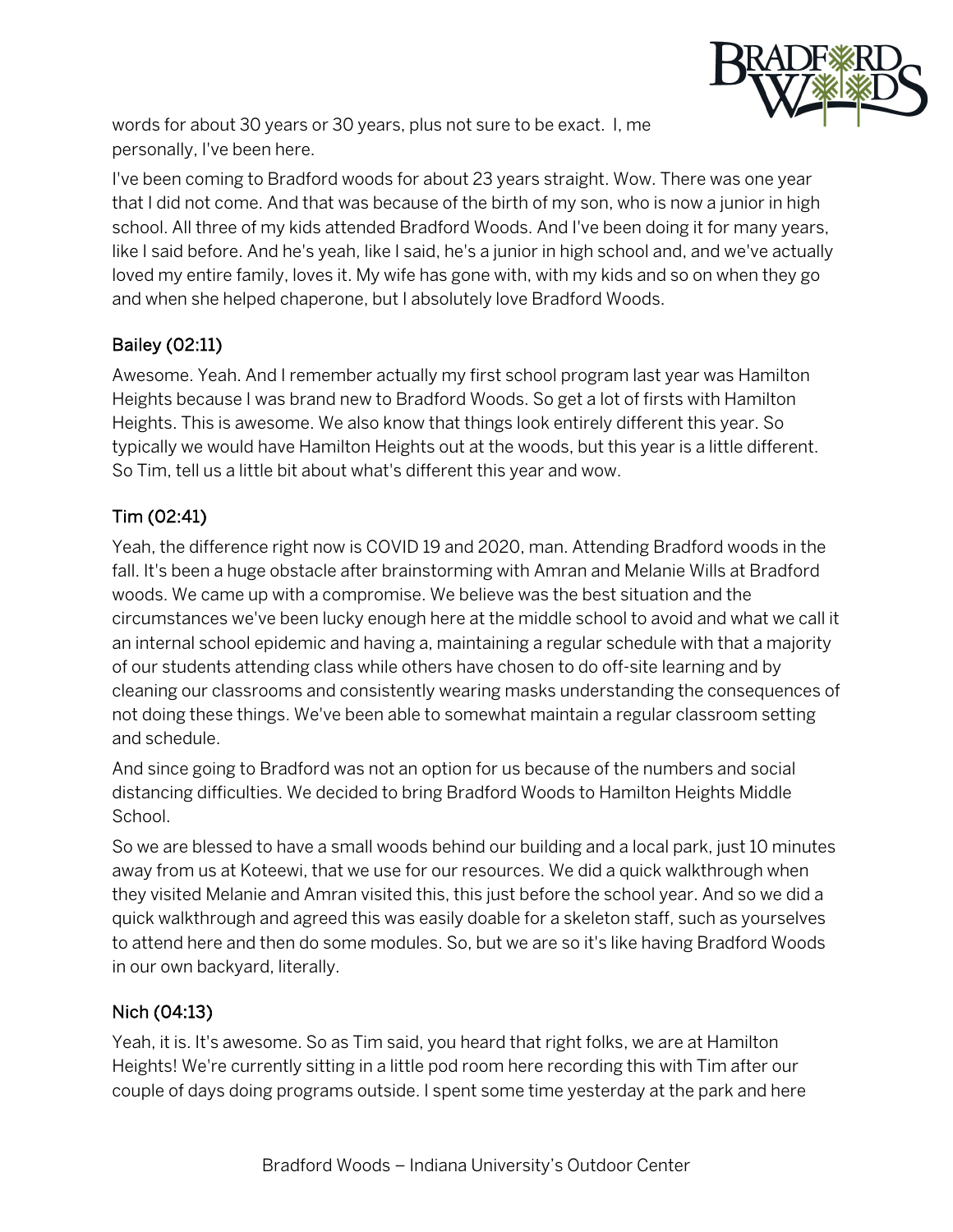

shadowing and following around, getting videos and stuff for our social media and then taught today in the little woods that you have in the back of your school, which is pretty awesome to get a little walkthrough and see that there's actually a pretty nice trail out there and that space that we can do that stuff here.

\*school bell rings\*

## Tim (05:00)

And our bell system works here at school. Bell works,

That's the, that's the teacher's escape number….

Our woods, so this has all kind of new to us because this building we have the middle school was housed in another building inside of our, in town Arcadia. So we recently had some number changes and we decided to that building is our oldest building. That's in Arcadia. We decided to do some tearing down, leaving the gyms and the skeleton school there. And we kind of knew too many of the teachers, at least three grade levels here now, the sixth, seventh, and eighth. So it's been pretty challenging for us trying to get used to everything in the woods. Haven't been quite utilized the way it should be. And so we took some time and, and refurbished a few things, and I think we're setting it up to where we can have outdoor learning areas, which we're excited about.

## Bailey (06:00)

Yeah, definitely. And so one we're on location. So if you can't come to us, we can come to you, but not only are we on location, we're on two locations. So half of the kids were at Hamilton Heights one day, and then the next day they would go to Koteewi with myself and Amran and Chad. So very different. Typically we would have our professional outdoor instructors who are seasonal folks, who we do an intensive training with for at least two weeks to understand this curriculum and be familiar with it. And now your lovely and favorite full-time staff members get to lead these programs. So I hadn't ever led a trail group before environmental ed is not my background, but I think being able to work with Omron who's one just brilliant. We all know that, but getting to actually put into practice, what we had been teaching was really, really cool. You know, I'm an educator by nature. So it's who I am. So just learning the different skill, but it was really awesome being with the Hamilton Heights kiddos the last two days, like it was super fun. We had how many different, how many different lessons did we do? What did we do?

## Tim (07:19)

When Amran and Melanie came, we talked about what we really wanted to do and so I went back to my sixth grade staff that we have here. I say my sixth grade staff, it's not really mine. It's just the sixth grade staff. So, but since Bradford Woods is more of a science base thing, I went to the science teacher. So, we went to the science department at the middle school led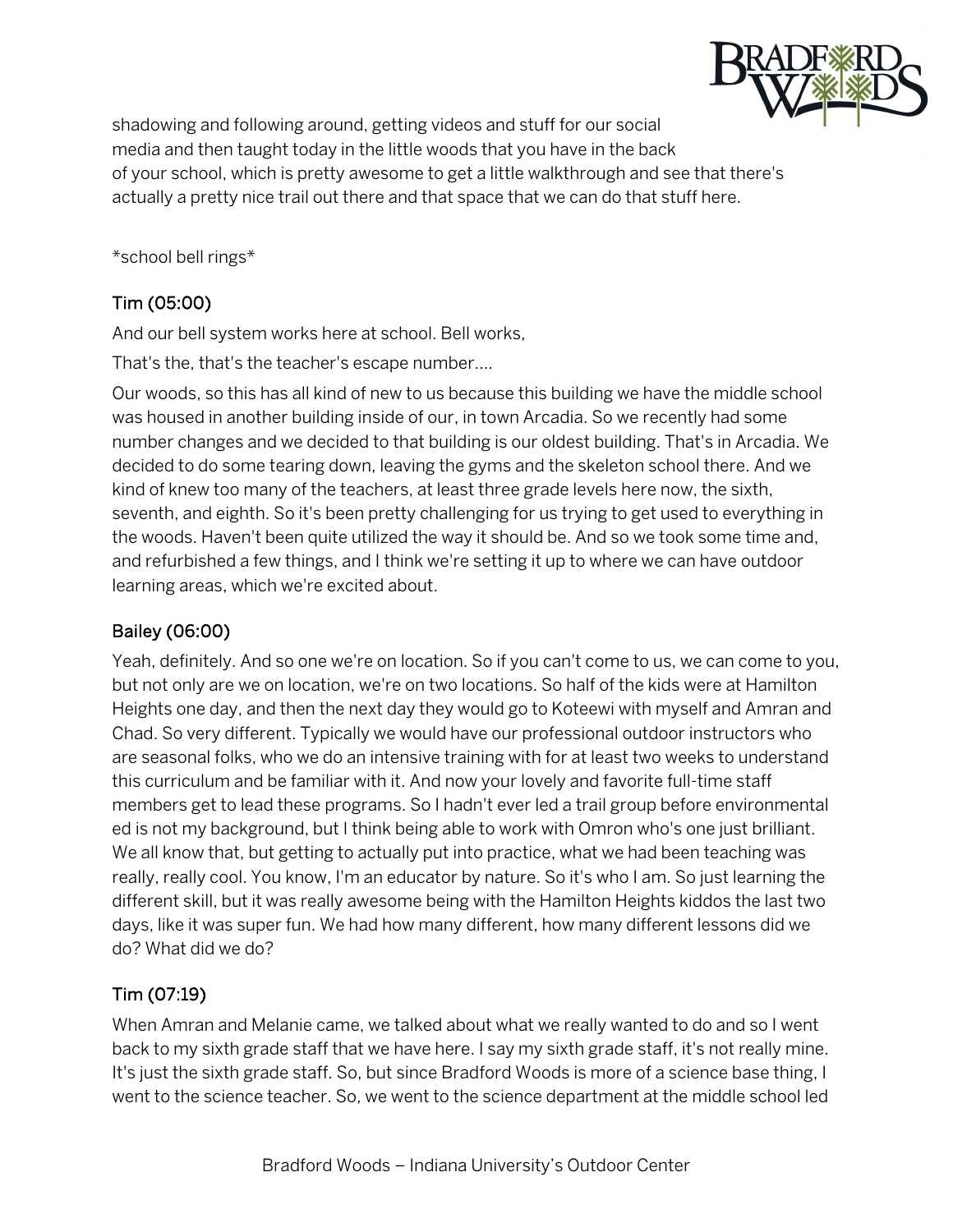

by one of our teachers. And also she's a chaperone with this. Kara Dungeness, her suggestions were trees, invasive species, aquatics,

outdoor living skills, which are part of the science curriculum here at the middle school that she has developed. And so this is kind of like a benefit, how do you say, an extra that she gets to add on to that? And we can refer back to it and look through her lessons and stuff that the kids can relate to.

So on top of that, we've chosen some other teamwork modules, such as some initiatives getting to know you it's good that we're doing at the end of the year trail building. We did a service project, which has been magnificent. We've always done that at Bradford Woods tubing clearing trails and doing mulching and things like that. So this was not new to us as teachers, but the students that's always been a positive thing.

We picked up Atl Atl, which was the ancient spear throwing and as an activity. And this year it's something new to us was the, we added on a feature through Edge Adventure Parks, which is our aerial adventure park, which is located at Koteewi, and so we added that added a fun element to being out in the woods, being out in the trees and having some fun that way. So we really liked that, and we were appreciative towards edge adventure parks.

## Bailey (09:07)

For sure. Yeah, they're set up is sick. Like we got to go see it. It was, it was awesome. I, myself learned a lot just by looking at their systems. So it was great for me as a practitioner to be able to see a different site and see how they put folks on lines and stuff like that. It was really cool.

## Nich (09:26)

It's a really interesting mix of what we're teaching and what you all are leading at Hamilton Heights, especially with the trail building today doing the trees and invasive species. We walked around in both groups. Today we're like, Oh, we're going to walk by what we did this morning. Let me show you. Or, Oh, this is what we did today and what we did yesterday. So they're really excited for doing those things here and to show people, Hey, this is what we've done. We cleared all this stuff. We put all this small chair. And they're really happy about that here as they would have been at Bradford woods as well. And of course, you know outdoor living skills, aquatic life and trees, invasive species are like their standards and stables at Bradford woods. Like that's what everyone chooses to do. And so it was a lot of fun.

I had, I had a lot of fun doing initiatives especially with the fifth graders just getting to run around or, and you know, do all those fun things. The sixth graders, sixth graders, typically fifth grader, just beginning sixth graders. So just beginning sixth graders, but yes, just having them run around did do all the fun activities. I mean, we played bear attack this morning with Tim's group. We played that for 25 minutes. They just kept wanting to go. I'd be like, okay, he wants to go next half. The group would raised their hand and like, Oh, point where they were looking for square looking no were just moseying in the middle of the circle, just waiting for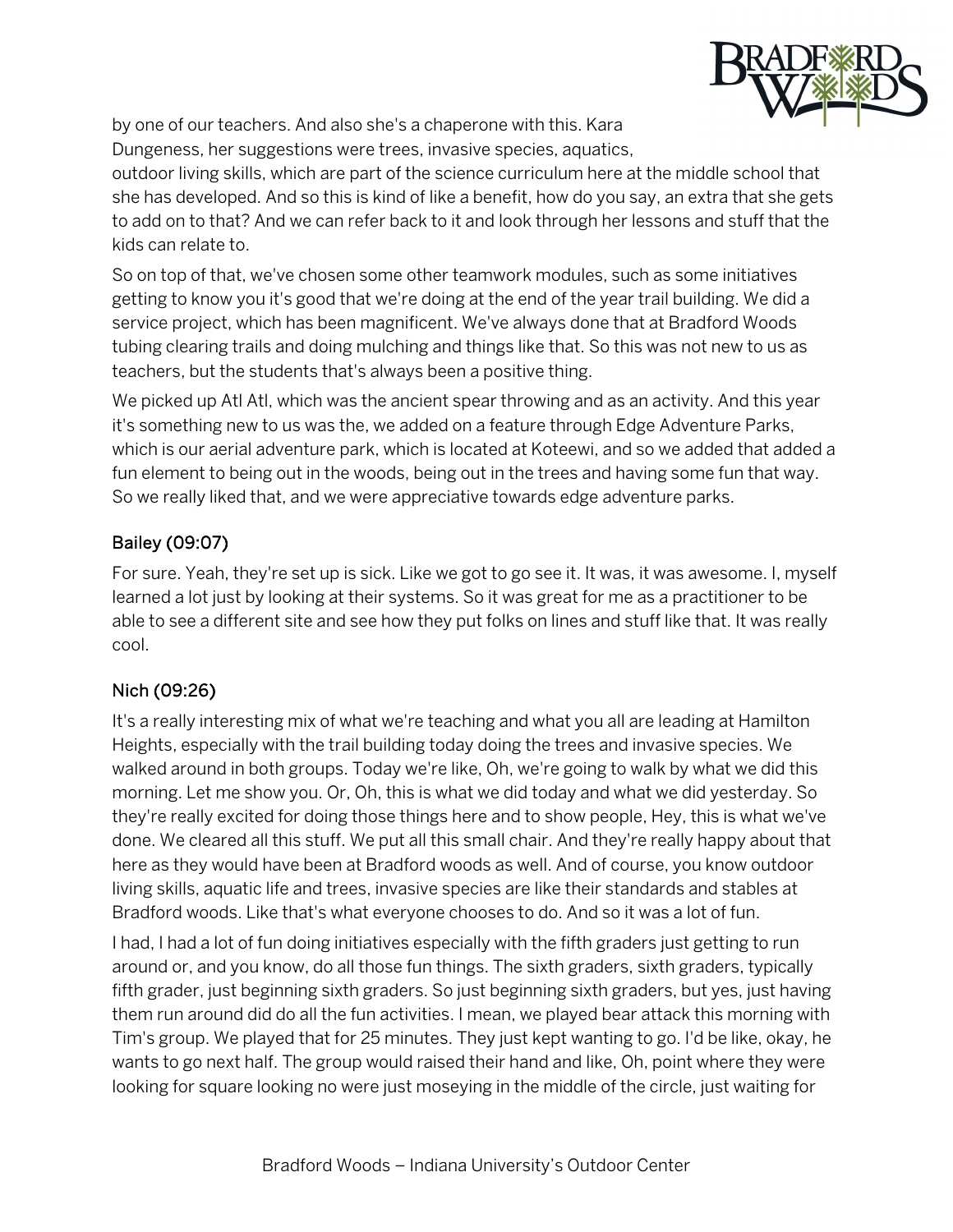

people to find a spouse so they could be the next person to go. I was like, I've never, never experienced that before with a bear attack. Typically they're like, I don't want to be in the middle. We've done two rounds. I'm out. I'm done. I don't want to do this anymore. We played it for 25 minutes.

### Bailey (11:10)

Awesome. I think that's, that's, what's really special about Hamilton Heights. Again, this is my second year of at least being familiar with Hamilton Heights, but the sense of community here is really, really cool. And I got a neat history lesson about history, about Hamilton Heights, but I think, you know, while we can't be at Bradford woods, I think there is a lot of beauty that comes from being here, especially with that service learning component so that they literally get to be part of creating something at school, which is giving me a little bit of a chill thinking about it. Oh my gosh. That is really moving me

## Tim (11:44)

Well, going beyond that though, the, when I was trying to promote that the, you know, we kind of given that rah, rah to me and say, Hey guys, you know, this is when we actually we sacrifice our time so that we can help something else out to make it a better place one way. And this is what our plan is to do. And we, we told them what the plan was of clearing out an area within the woods and then laying some mulch down and creating an outdoor classroom types scenario. And, and then at the end, I think to what the was, the nail in the coffin was like, Hey, you know what they should, we'd like to have you guys, did you guys, the sixth grade class who have out there and named these places. So you guys will officially name these places for years to come, whether it be COVID kids of 2020, or or, or whatever they get to have, they get to say, and what they want to name it, we do a vote on it and stuff. So I think that was a good sell something. So their, their energy was like phenomenal going into that. We just couldn't believe how much work off day one they got accomplished. And we're like, Oh my gosh, we're going to run out of things to do for day two.

#### Nich (12:49)

Yes. Well, in today I heard that from the teachers, they were like, the kids just love it. Like they didn't want to leave working on trails. They didn't want to come back and do an, it was like, they just wanted to keep doing stuff on the trails and cleaning out and doing that. So that's okay.

## Tim (13:01)

There's so much more to do back there too. So that's the best part about it? Yeah. It's just an area that can be improved on improved on year after year. And I love how they get to meet the likes.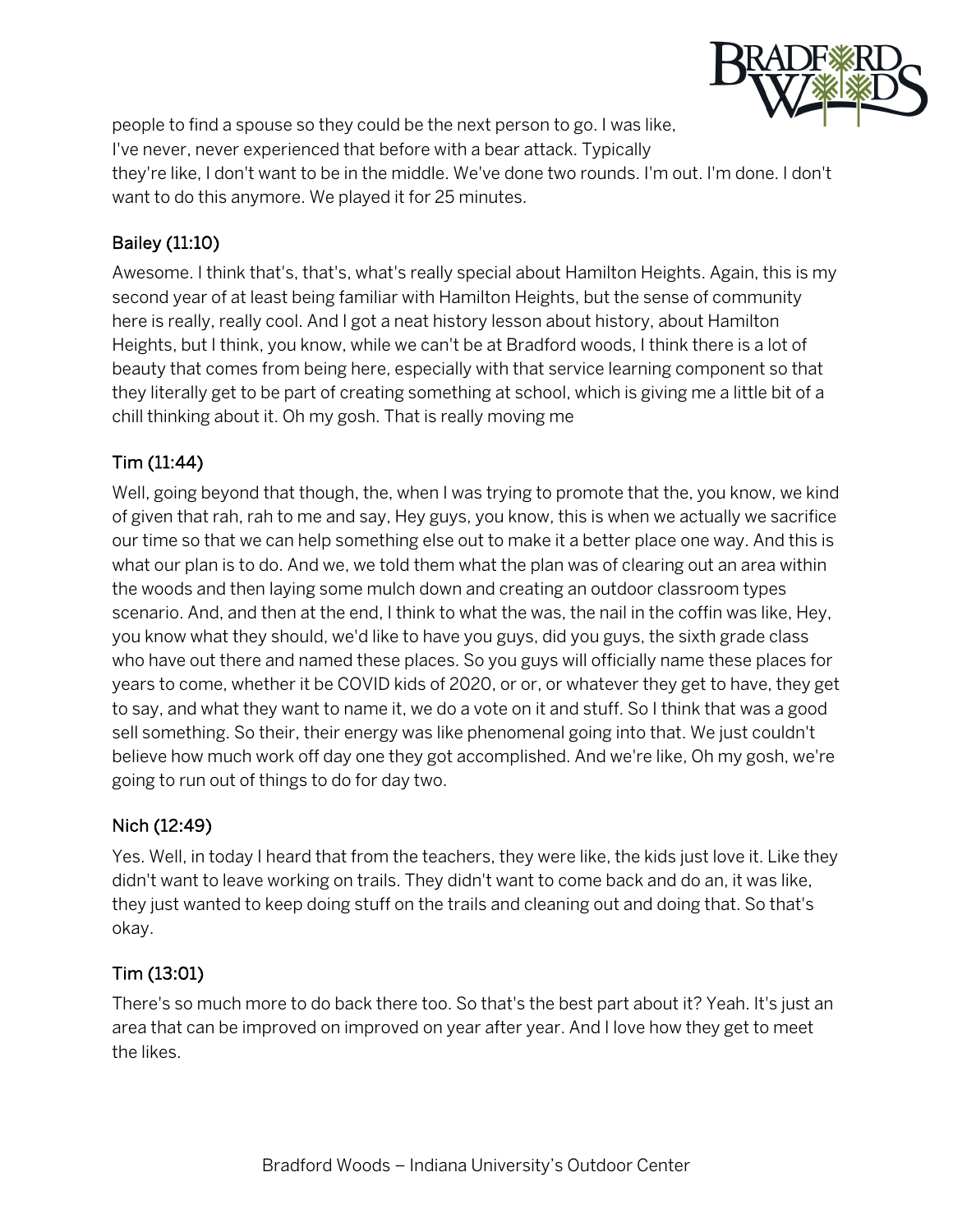

## Bailey (13:09)

Yeah. It's a generational legacy. It's not just going to stop with this one cohort. That's awesome. So what keeps you coming back in partnering with Bradford woods year after?

## Tim (13:22)

Well, you know, you have to, it's been an amazing tradition partnering with Bradford woods team year after year. They they've always been super hosts so glad we can return the favor this year.

#### Bailey (13:34)

Very well returned, absolutely felt so comfortable and welcomed here

## Tim (13:39)

Each year, the kids had experienced something new. They walk away with new perspectives ideas, as well as being extremely exhausted. They create a memory that lasts forever at the same time being part of a longstanding tradition. So this it's just something that the kids take away. And it's funny because I've had kids go through my personal home kids go through and, and some of the greatest memories that they have of their entire school career there, the, the Bradford woods had laid a good foundation with them. They always refer back, Oh man. Remember that time at Bradford woods that we saying you know, the short neck buzzers and stuff like that, or the skits that the, that the breakfast or the, from even the, a moon rock that they chew and sparks in there that it's just this things that they never forget year after year.

#### Bailey (14:26)

Yeah, definitely. So that's a really great segue because we want to know what is your, your personal favorite camp song or skit?

## Tim (14:38)

So many there's so many I would say I can't, I don't know the name of this one, but it was the part of, it was if I were at Bradford woods, if I weren't at Bradford was something that I would be. And then I think the, one of the favorite ones was so the Hong Kong hit the deer with the grill Hong Kong roadkill. And I know it sounds morbid, but the kids absolutely watching the staff, the introductory of the staff from that point going on kind of set the tone. Like these people are so cool and the kids were like, Oh my gosh. And they're, they're singing, they're laughing. They're having such a good time now, I think. And that usually that particular song happens at the very beginning for the interview.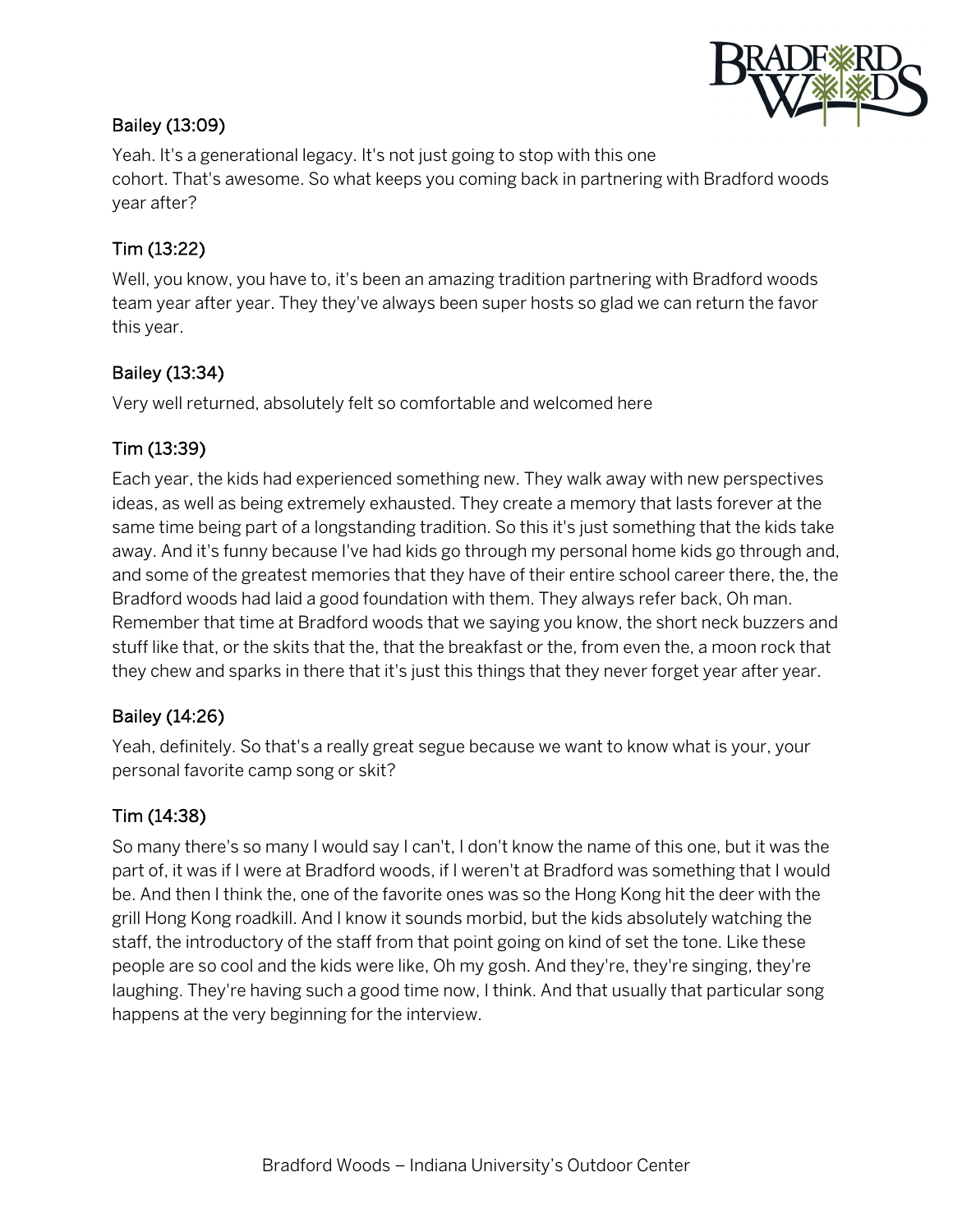

#### Nich (15:28)

Yeah. That's typically our, one of our first ones that it's to showcase everybody. Yeah.

## Tim (15:33)

And not only are you guys singing it, but you're dressed up and dressed up for that particular thing. It's just amazing. And as far as skits are concerned, Oh my gosh, man, by far every year, the biggest requests that we have is the blue red, or in every year, I know what the ending's going to be, but it's still funny at the end cause we know,

#### Nich (15:59)

Yeah, that is, I started, I was reading ahead of your little bit and I saw that and I just started laughing inside because I it's, I, yeah, I would say it's my favorite skit. One of my favorite skits to perform. And I'm always the out of luck camper that always don't give away. Don't give it away. Now it's one out of luck camper. One of my favorites to watch just our staff when they start just like belting from the norm and they just scream it all the cameras in life. It is just amazing to experience.

## Tim (16:38)

I have to, I know I'd go on and on with my biggest one. Another one that I've always liked is when we do a night hike and this has happened more in the past than it has in recent years, but they always do. They tell a story and the story contains all of the trigger groups in it. And in this story, as they tell it, they start off with that. It's raining and they always like it starts off with, and then the snap you happened, then you got the clap, then the legs and the stop and the feet, and then it reverses now, and then it's dead silent. And that dead silence is when the person, whether it be Omron or whoever's leading tells a story. And in that story, if you hear that your tree, you hear your trail group name, then that's when your trail group gets up quietly and leaves and leaves with the trail group leader.

And then, and then that, that starts the and that starts the night hike. And I think that is, that is a really neat thing to see all these kids that they're into it, they're actually being part of something and they can learn that they can be quiet and then we listen to it and as they call them at night hike they can all the things that are happening in the in the darkness. And, and it makes all that discussion that learning module so much better. And even when we go down to the star gazing area and we had a blind girl last year and and she was mostly blind. So she has her the blind stick and that she works with and, and she wanted to go to Bradford. We took her breath of woods and it was so dark that night that our S our, her teacher that's with her, that's guiding her, they're sitting down and they're laying down on the ground, looking up at the sky.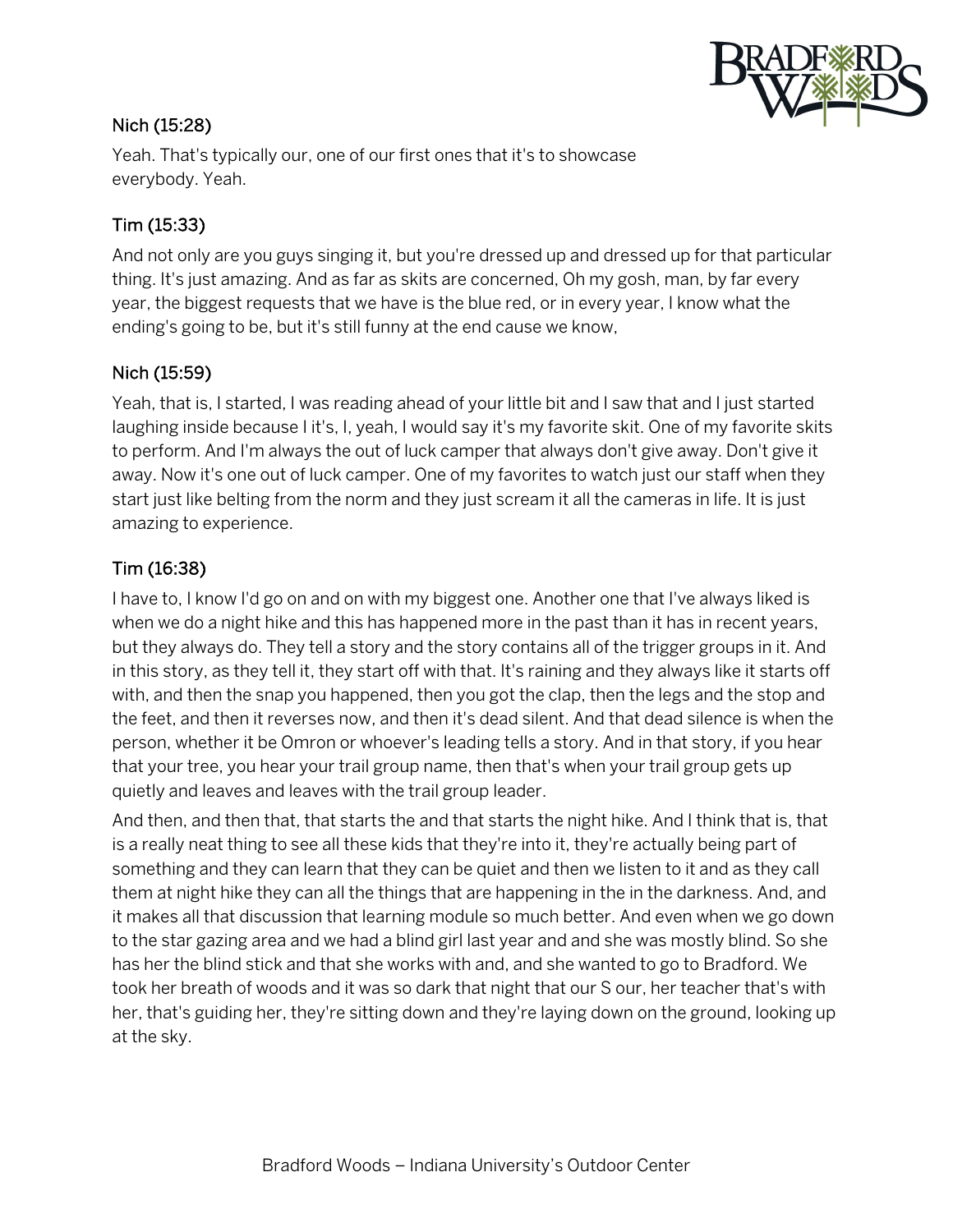

## Tim (18:25)

And, and she goes, she goes, Mrs. Hall, Mrs. Hall, this is the first time I've ever seen stars. And that just kinda like, Oh, you know, it just kind of gets you as like, Oh my gosh, you know, this girl, now, this girl, she's an eighth grader now. And it's, it's one of her biggest moments that in her life, and now she's had surgery. She can see better. She's getting glasses. She didn't have to have her stick now. I mean, it's just, you know, like I said, that girl will remember that moment for the rest of her life.

#### Nich (18:53)

Yeah. Yeah. Definitely those powerful transformative experiences just from being outdoors and being in nature, what really, this is all about you just lay on the ground and look at the stars. Yeah. Yeah. And so we're very happy that we could at least bring a little bit of that. It's not that full experience that you would get at Bradford woods. However, with obviously with the times and the atmosphere around here where it's still just so having to, we were able to come here and give them an experience from not the full experience, but they still have gotten to, you know, run around and do run around and play in the water, run around in the woods and build a tree and, you know, do all these fun things.

## Tim (19:39)

I mean, we always, we always don't remember, you know, we always wonder about whether or not they're are they getting anything out of this? It's just, you know, you've been going to Bradford woods for 30 some years. You don't want to be that first class and break that tradition one year. You don't, you don't want that. You want to be able to say, Hey, you know, this is I'm glad, whatever we can do, let's do it. You know, it doesn't matter the price, the cost of it. Let's just get it done. And we want to be part of it and have the kids have experienced. So they're not the ones being left out that one year. We're not gonna let, COVID beat us. You know, we want to make sure that we continue on do what we need to do to survive and, and move on.

## Tim (20:15)

And like I said, I think the kids absolutely love it. I know they're exhausted today and tomorrow, they're doing a review of everything that they've learned and talked about and, and having some fun skits. And I know that a lot of the classes are going back out to those areas out in the woods, and they're going to be doing some more stuff and cool, and continuing on with that. And, and hopefully we'll, don't never forgive it just like, even if you just reach one kid, it's well worth it, you know, that's worth it. But I think we've reached more than one. Yeah. Well, and even shameless plug, if you know, folks to make the trip

#### Bailey (20:48)

Down to Bradford woods, we have two days this weekend that are free and open to the public, you just have to register so that we can monitor our numbers. So they just want to see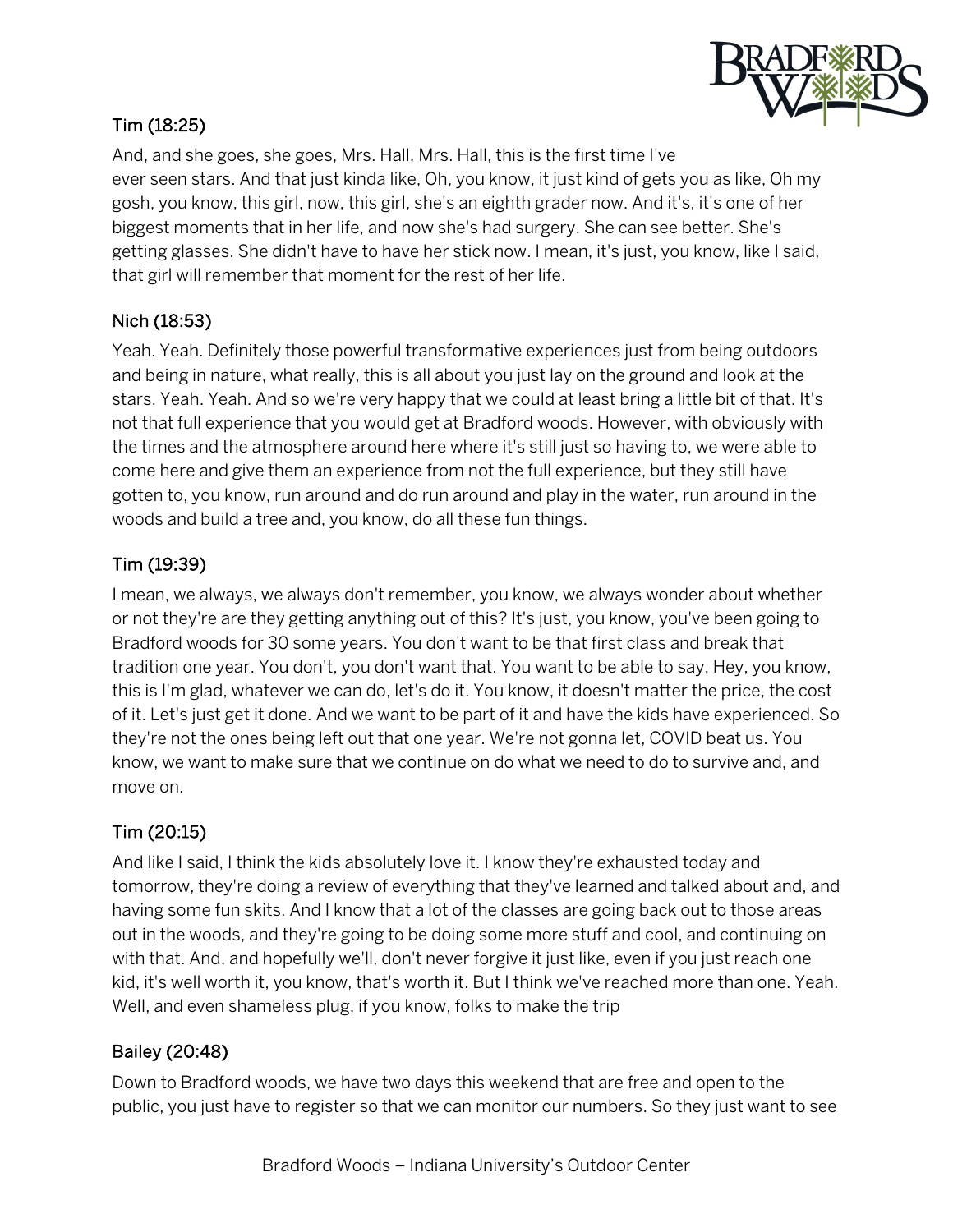

the woods there's opportunity for that. And I know that we're growing that as well. So it's not just going to be this weekend.

#### Nich (21:04)

Yes. Yeah. I think we're planning on expanding our, expanding our back to nature days, giving those people, just that experience to just come out and get out into nature, whether or not you're doing lessons or, you know, just running or hiking, or just sit down on the field and have lunch there, you know, just out and about then, which is great. Yeah.

## Tim (21:24)

And they offer so many things at Bradford woods. I mean, from camping to, you know, I mean, th th they used to do some skeet shooting. I don't even know if they do that anymore, but, but, but they would do, they do have archery. They do Brevard woods is known. I probably one of the biggest known things they have is camp Riley. And that's an amazing thing out there to my brother who is now 60. He used to be out there when he was a teenager and he would help out with camp Riley. And that was one of his greatest memories out there. A former a friend of mine Jay price used to be one of the, one of the curriculum directors out there, you know, and we lost him years ago, but he was the best man in my wedding. And and he brought us out there and I hadn't seen him a long time. And it was, our school went out there like J I worry, you know, but what a great guy. And I surely miss him, but he introduced something to us that at least something to me that has impacted me for 23 years now. Yeah. 23 years. Wow.

#### Nich (22:25)

The, this is why I wanted to do another shameless plug for this podcast. And I've already ranted about it. It's all the listeners already know. Th this is why Bailey and I really wanted to do this podcast is to get stories like that, that there's just so much that happens at Bradford woods to create just a single program that like no one just understands. They just don't know, because there's so many stories that everyone that comes into Brevard woods has to tell that there's just not enough time. There's not enough means like it just that experience of when people come to Bradford woods and then they leave what they take with them. It's just so broad and amazing. Like, that's why I wanted to do this so we can get hints at those stories and talk to these people and just, yeah. Back the curtain on these experiences there

## Tim (23:26)

Last year. I mean, you were there last year and well, you are too. And we had, I remember that you guys had called ahead of time, said, Hey, you know we have this young lady in a local school, who's trying to raise money for, I forget what it was.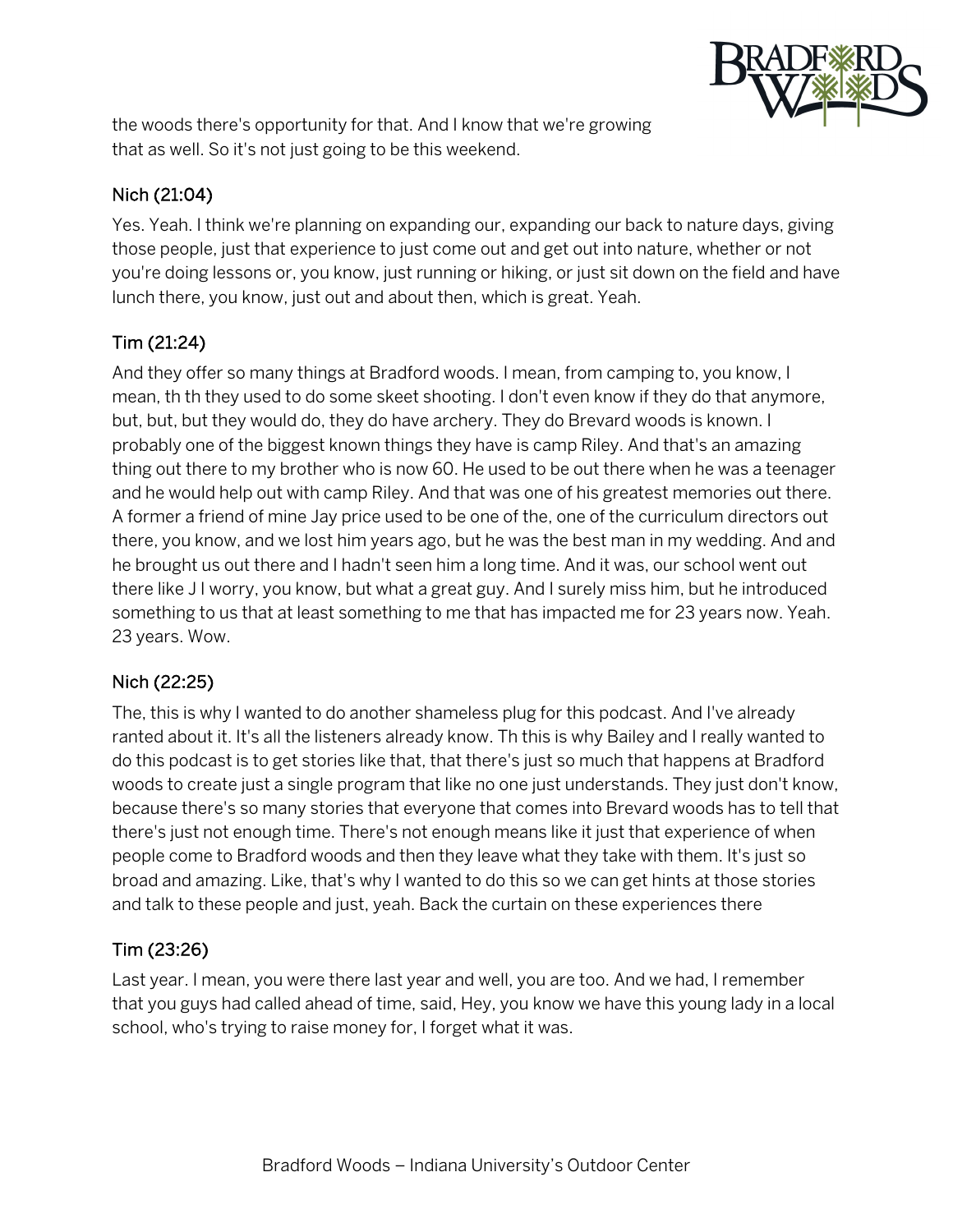

#### Nich (23:41)

Yes, It was the elementary school.

## Tim (23:46)

Had some form of cancer and like elementary school was raising money for her and you had called us. And I said, Hey, you know, and then I just threw it out to the kids. Hey, if you guys have changed later on the house, just bring it in what we had that moment where you put the jar right. In the middle of the kids just walked by all the change and money. It wasn't much, but it was, it was, it was \$150. We took it to the school, they loved it. We took pictures there. And got to think even that was just, it just, I think we even had parents chaperones who brought t-shirts and stuff that we had laying around or out. So we gave them to the staff.

## Bailey (24:29)

They definitely were those all season. Yeah. That was awesome.

## Tim (24:33)

Yeah. Just those experiences.

#### Bailey (24:37)

Yeah. Yeah. That's what makes the woods, the woods. It does. So it makes it magical. Yes. Well, Tim, thank you so much for sitting down and chatting with us. Is there any like final piece that you have for us, something that you want to share that big takeaway from this year?

## Tim (24:54)

No, I just, I would just say, you know, with the help of our administration here and, and Brett Bailey and, and dr. Airwood that we want to continue doing what we do with Bradford woods year in, year out. And we hope we continue this traditional for a long, long time. And if ever we have a a situation like we do have this year, then we now have a curriculum base that we can base things off. And then we can always come back to do this. And and the other schools who may be in the same situation just know that there is a way to call on Bradford woods and they'll come run and you don't have to deal with James Taylor song when you're down trouble and you need a helping hand. But yeah, that's, that's, that's kinda what we do.

## Tim (25:39)

And I really appreciate what Bradford woods has done. The staff that you've provided this year and the help of Amara with Elmo, Ron and Melanie and all, and you guys, then we got it accomplished, and we're now we're exhausted. And we're to call it a day now, and I'm going to go home and take a lot of ibuprofen and maybe get some good sleep tonight. Yes. Yes. Well,